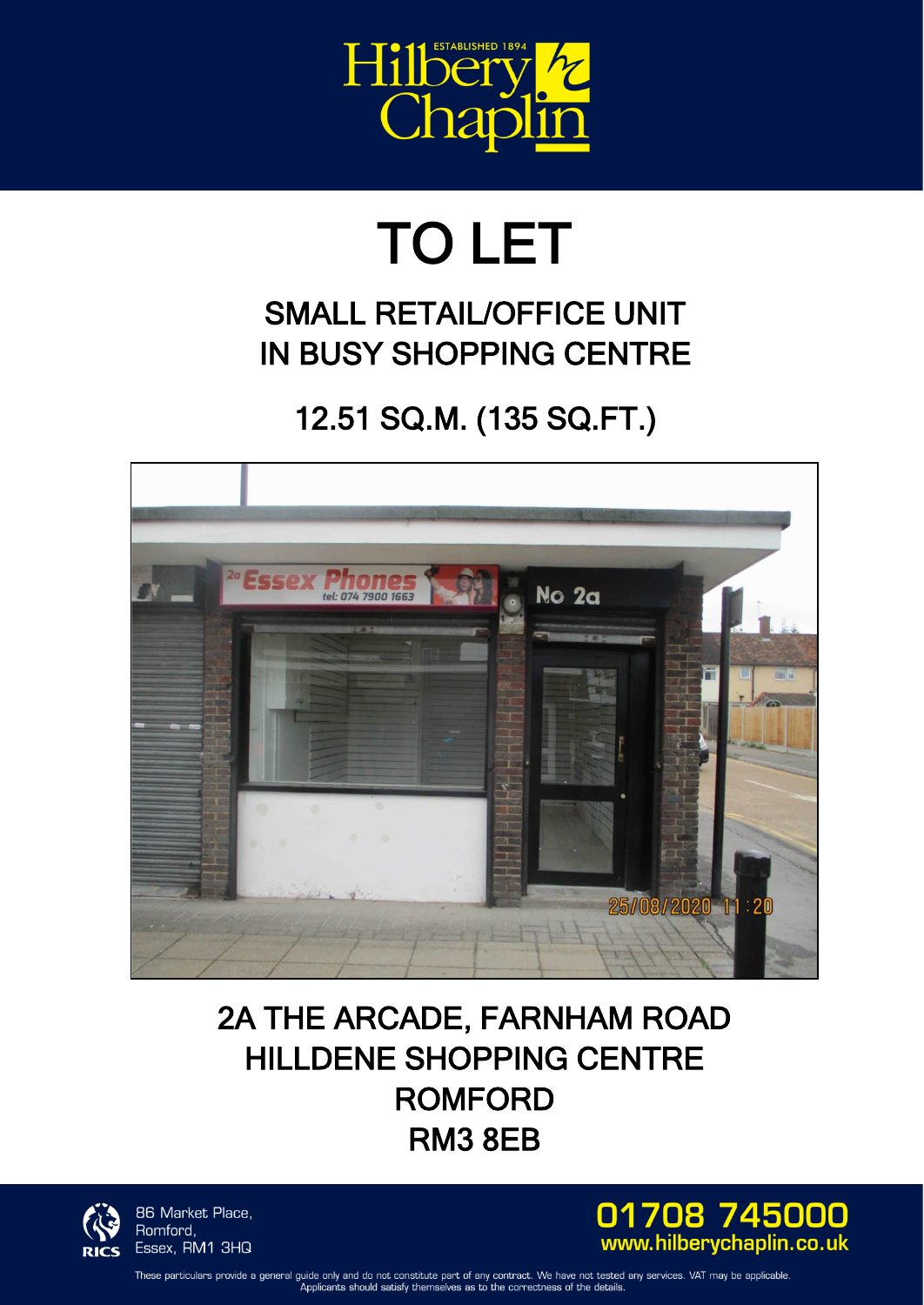| Location                   | Located in The Arcade, off Farnham Road, on the busy Hilldene Shopping Centre, close to<br>an array of multiple retailers including Sainsbury's Local, Co-Op and Iceland amongst<br>others. This is a popular retail area serving a large residential area a short distance to the<br>north of Gallows Corner and the A12.                                                              |                                           |                                      |
|----------------------------|-----------------------------------------------------------------------------------------------------------------------------------------------------------------------------------------------------------------------------------------------------------------------------------------------------------------------------------------------------------------------------------------|-------------------------------------------|--------------------------------------|
| <b>Description</b>         | The property comprises a small retail/office unit comprising effectively a single room with its<br>own WC. Manually operated shutters secure the entrance door and shop front. There is<br>extensive metered car parking located throughout the Hilldene Shopping Centre.<br>The property has the following approximate dimensions and floor area:                                      |                                           |                                      |
|                            |                                                                                                                                                                                                                                                                                                                                                                                         |                                           |                                      |
|                            | Property Width:<br>Property Depth:<br>Net Internal Area:                                                                                                                                                                                                                                                                                                                                | 3.31 <sub>m</sub><br>4.14m<br>12.51 sq.m. | 10ft 10in<br>13ft 07in<br>135 sq.ft. |
| <b>Terms</b>               | The premises are offered on a new full repairing and insuring lease expiring October 2025,<br>or for a longer term, subject to a landlord break option on this date. The lease will be<br>"contracted out" of the Landlord & Tenant Act 1954 PII. The rent is £5,000 per annum<br>exclusive of all other outgoings. The rent will be subject to periodic upwardly only rent<br>reviews. |                                           |                                      |
| <b>VAT</b>                 | We understand that VAT will not be payable upon the rent.                                                                                                                                                                                                                                                                                                                               |                                           |                                      |
| <b>Business Rates</b>      | The property has been assessed as having a rateable value of £2,950. Please note the<br>rateable value does not represent the business rates payable on the property.                                                                                                                                                                                                                   |                                           |                                      |
|                            | Applicants applying and qualifying for Small Business Rate Relief should obtain 100% relief<br>and therefore be exempt from paying business rates. Interested parties are advised to verify<br>the above by contacting Havering Business Rates Department.                                                                                                                              |                                           |                                      |
| <b>EPC</b>                 | The property has been assessed as having an energy performance asset rating of D-76.<br>A copy of the EPC can be made available upon request.                                                                                                                                                                                                                                           |                                           |                                      |
| <b>Legal Costs</b>         | Each party to be responsible for their own costs.                                                                                                                                                                                                                                                                                                                                       |                                           |                                      |
| <b>Pictures</b>            | See pictures below.                                                                                                                                                                                                                                                                                                                                                                     |                                           |                                      |
| <b>Further Information</b> | Can be obtained from sole agent:                                                                                                                                                                                                                                                                                                                                                        |                                           |                                      |
|                            | <b>Hilbery Chaplin</b><br><b>John Waller</b><br>Mob: 07880 741146<br>Email: johnwaller@hilberychaplin.co.uk                                                                                                                                                                                                                                                                             |                                           |                                      |



www.hilberychaplin.co.uk